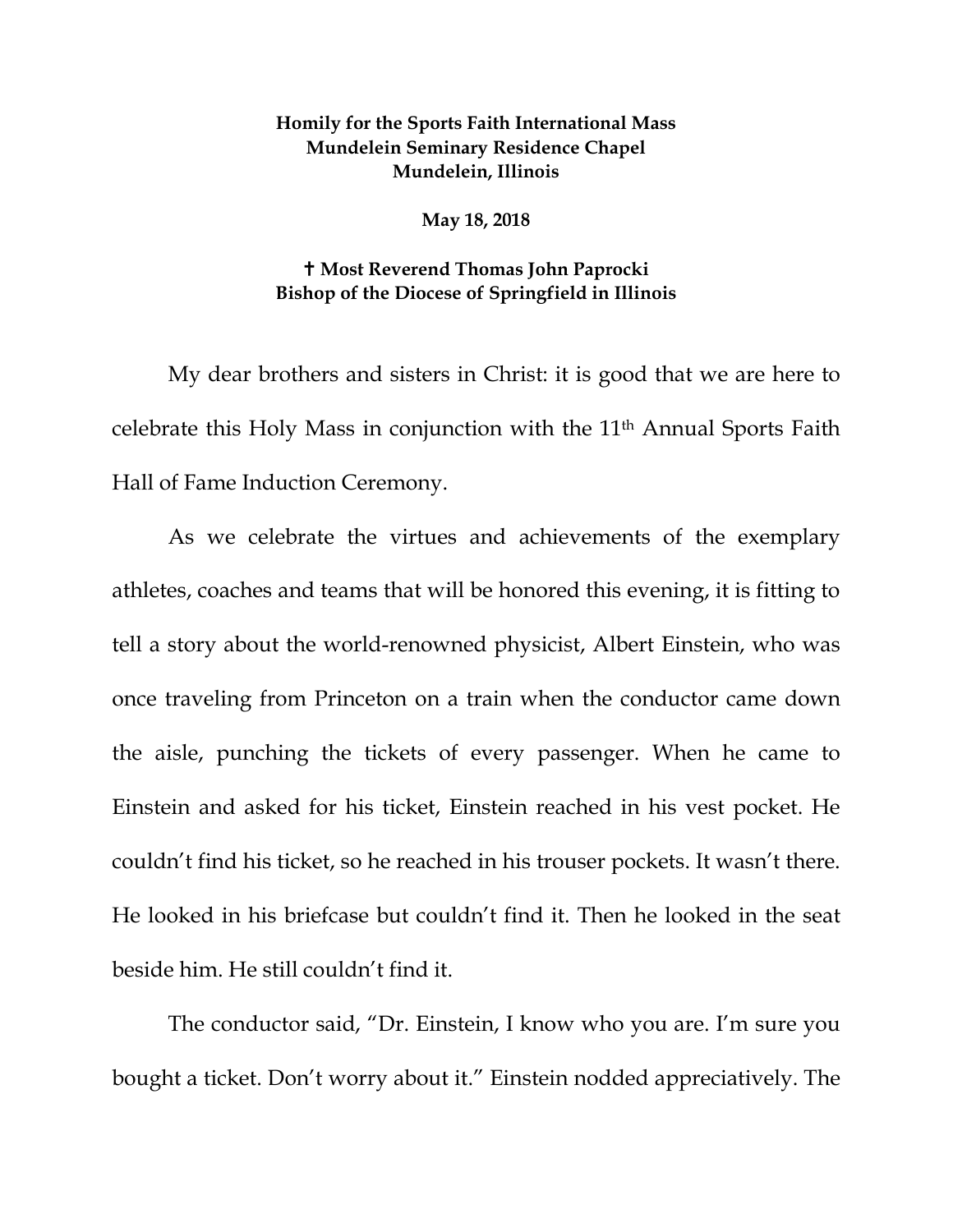conductor continued down the aisle punching tickets. As he was ready to move to the next car, he turned around and saw the great physicist down on his hands and knees looking under his seat for his ticket.

The conductor rushed back and said, "Dr. Einstein, Dr. Einstein, don't worry, I know who you are; no problem. You don't need a ticket. I'm sure you bought one." Einstein looked at him and said, "Young man, I too, know who I am. What I don't know is where I'm going.["1](#page-8-0)

Perhaps you can relate to Einstein metaphorically, in that you cannot find your ticket and you have no idea where you are going in life. Or perhaps you could take this story one step further: perhaps you are not even sure who you are in relation to others and to the world.

Knowing who we are and where we are going is integrally linked to one of our deepest needs: the need to belong. We need to know where we belong, that is, we need somewhere where we feel accepted, included, wanted; somewhere where we fit in; somewhere where we know we are not alone. The need to belong is so much more than just a part of Abraham Maslow's well-known *Hierarchy of Needs*, it is at the core of who we are as human beings.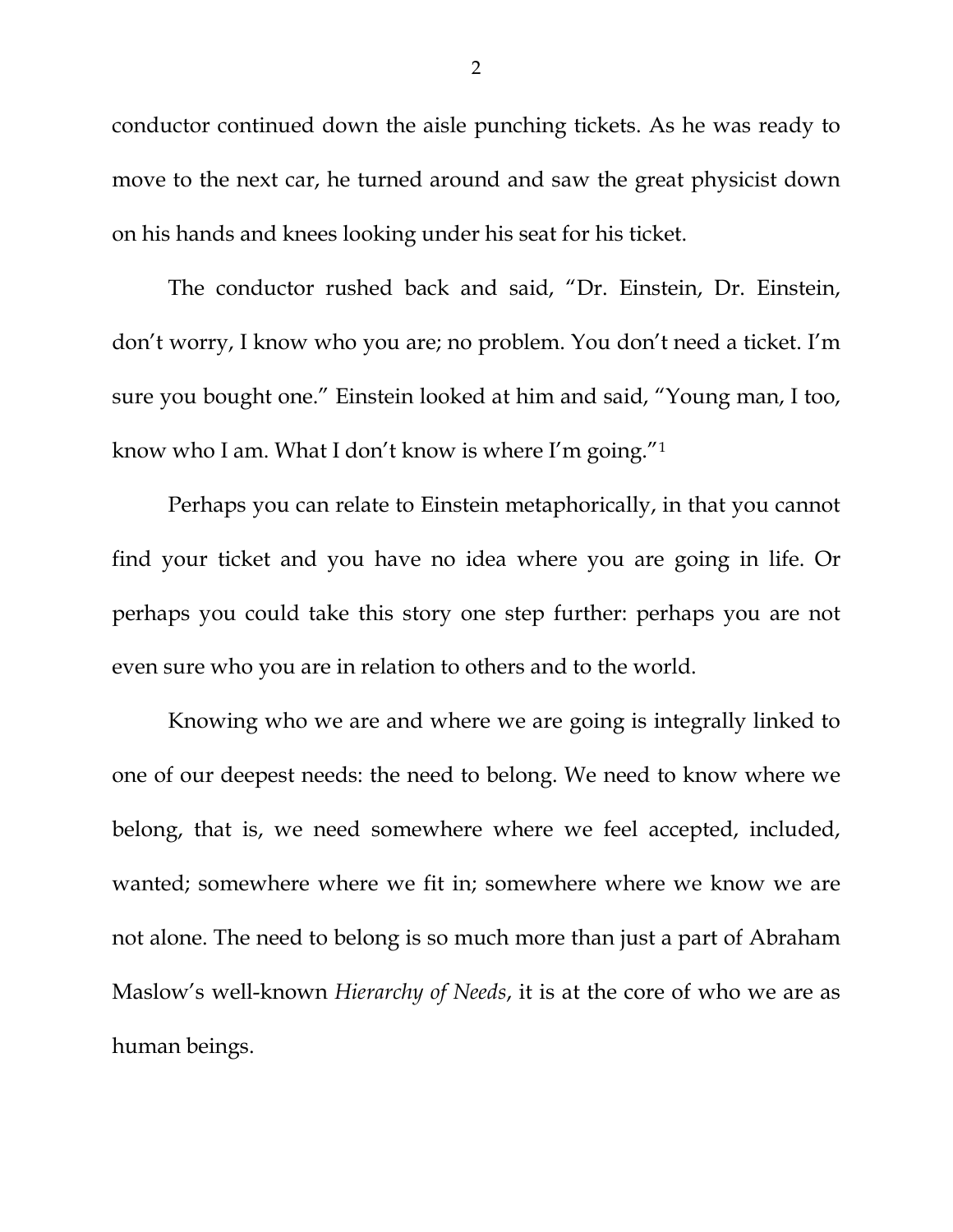In fact, people often go to great lengths in order to belong: joining various organizations, participating in team sports, being involved in book clubs and other groups that focus on common interests. While all of these are good things, at times we seem to forget that it is not so much about where we belong; the most important thing is to whom we belong, and that is our Lord. If we take this to heart and allow it to shape who we are as Christian disciples, when we realize that we belong to Christ and He loves us more than we can even begin to comprehend, we must inevitably share that conviction with others whom we encounter in our lives.

The date for this Holy Mass for the Sports Faith Hall of Fame Induction Ceremony is intentionally chosen to be in close proximity to the Solemnity of Pentecost, which we celebrate this weekend, marking the descent of the Holy Spirit upon the disciples. It is the Holy Spirit who confers on the followers of Jesus the gifts they need to live a holy life of grace. The saints, people who knew what it meant to share the love of Christ with those around them, give us an example of how we must live so as to one day be saints as well.

For the past several weeks since Easter, I have administering the Sacrament of Confirmation almost every day and sometimes twice on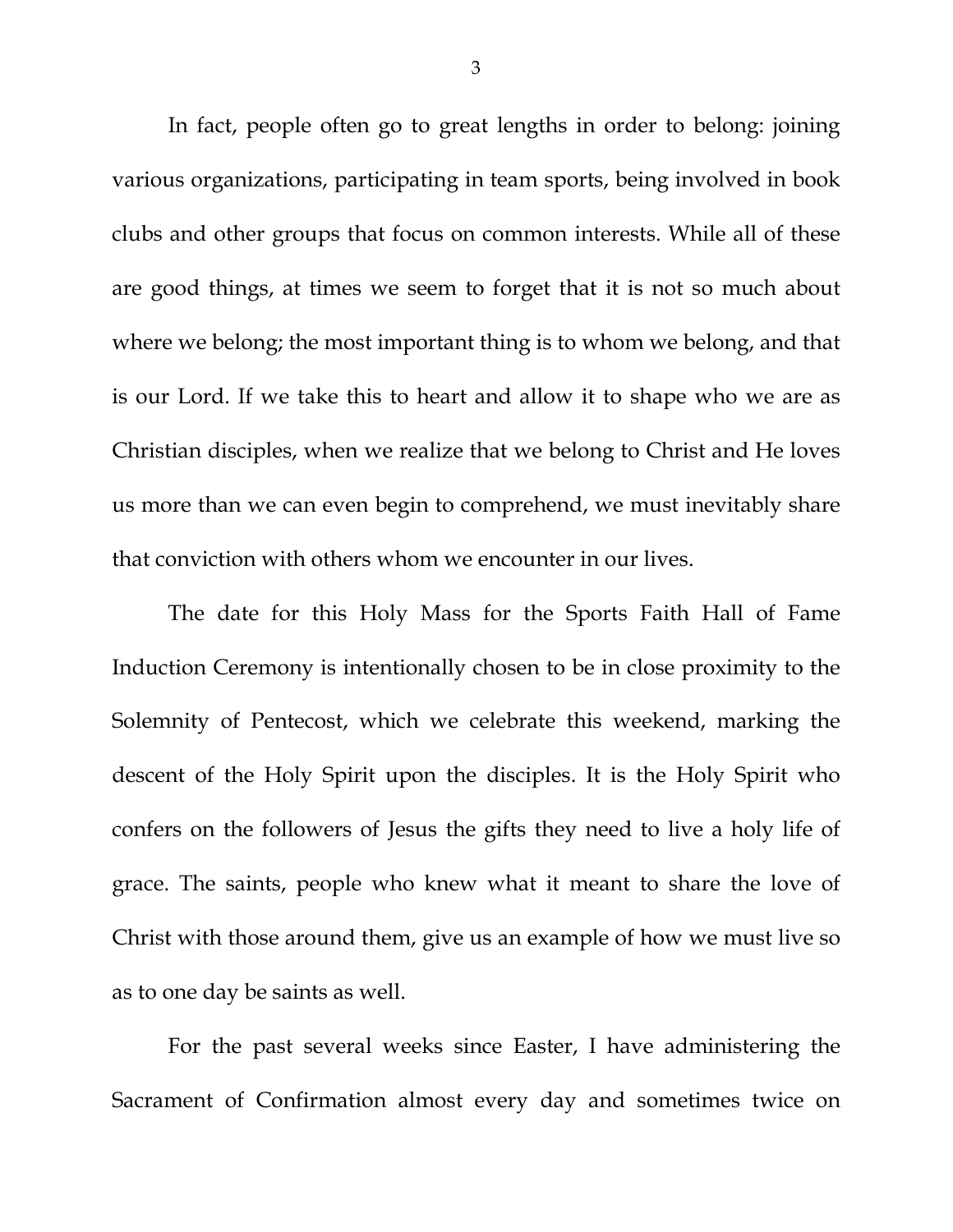Sundays. It is in this Sacrament that the gifts of the Holy Spirit are received in their fullness as the *confirmandi* are fully initiated into the Church. One of the most popular saint's names chosen by the Confirmation candidates is that of Saint Sebastian, the patron saint of soldiers, athletes and those who desire a saintly death. When I see that a candidate has chosen the name Sebastian, I am fairly certain that this person is an athlete. So when the newly confirmed come up for pictures with me after Mass, I asked those who have chosen the name Sebastian if they are athletes, which is almost always the case. Perhaps some of you chose Saint Sebastian as your patron saint for this very reason.

While it is perfectly acceptable to pray for the intercession of a patron saint to help us in our athletic endeavors, we must remember that it was not athletic prowess that led to his canonization as a saint. Saint Sebastian never won the Super Bowl, the World Series or the Stanley Cup. Saint Sebastian is a saint because he shed his blood for Christ.

What we know about Saint Sebastian is that he joined the Roman Army in 283 AD, apparently to be of service to other Christians who were being persecuted by the Romans. Saint Sebastian distinguished himself and

4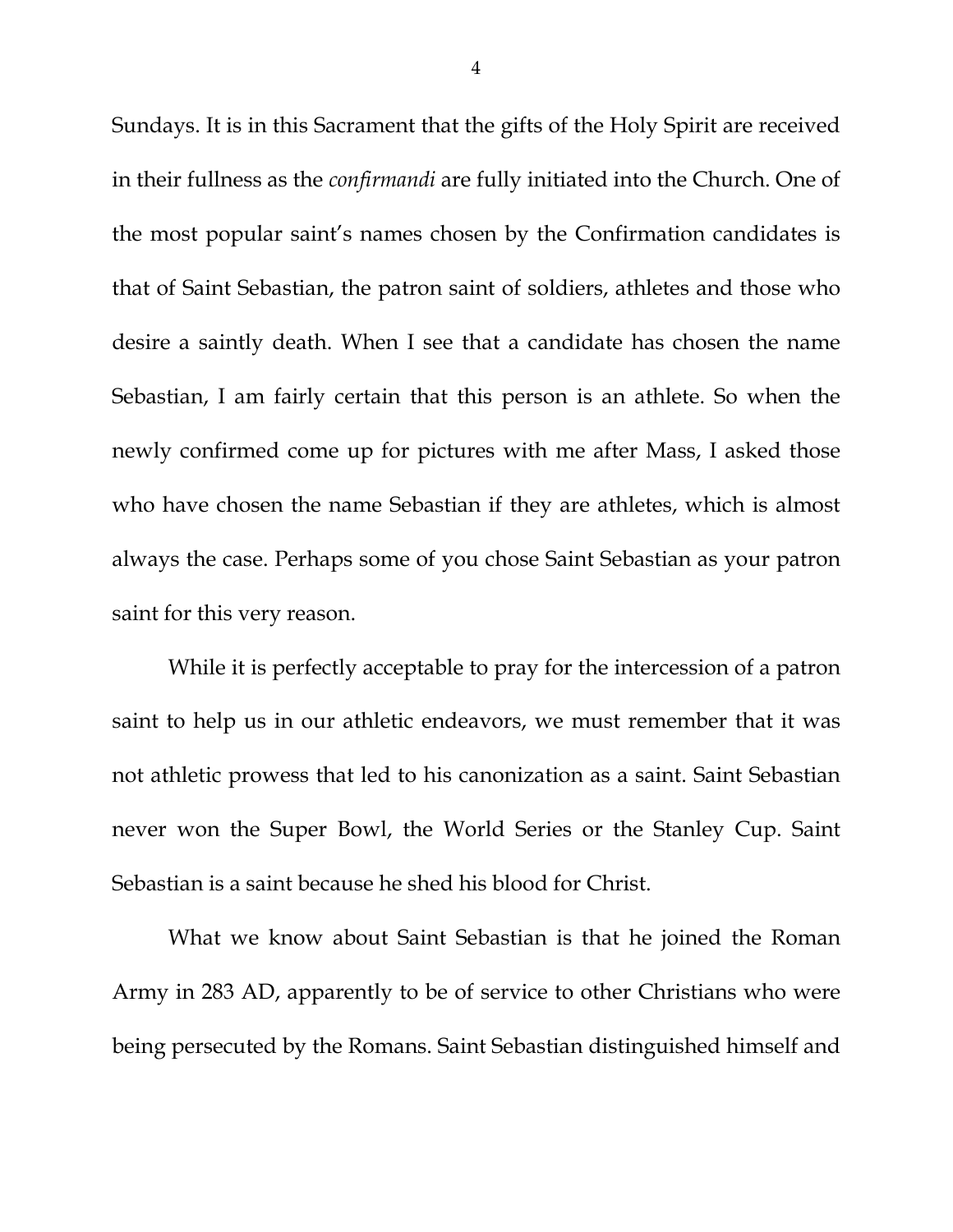for his excellent service, he was promoted to serve in the Praetorian Guard to protect Emperor Diocletian.

While serving as a Praetorian Guard, Marcus and Marcellian, twin brothers, were imprisoned for refusing to make public sacrifices to the Roman gods. The brothers were deacons of the Christian Church. During their imprisonment, their parents visited them to implore them to renounce Christianity. However, Saint Sebastian convinced both parents to convert to Christianity. Saint Sebastian also converted several other prominent individuals, including the local prefect. This led to his discovery and he was reported as a Christian to Emperor Diocletian in 286. The Emperor, who was already infamous for ordering the deaths of hundreds of Christians, scolded Sebastian and ordered him to be killed by having him tied to a stake on a training field and used as target practice.

Archers riddled his body with arrows. Believed to be dead, the archers left his body for retrieval and burial. He was recovered by Irene of Rome, whose Christian husband was a servant to Diocletian and also martyred. Irene discovered that Sebastian was still living and she hid him and nursed him back to health.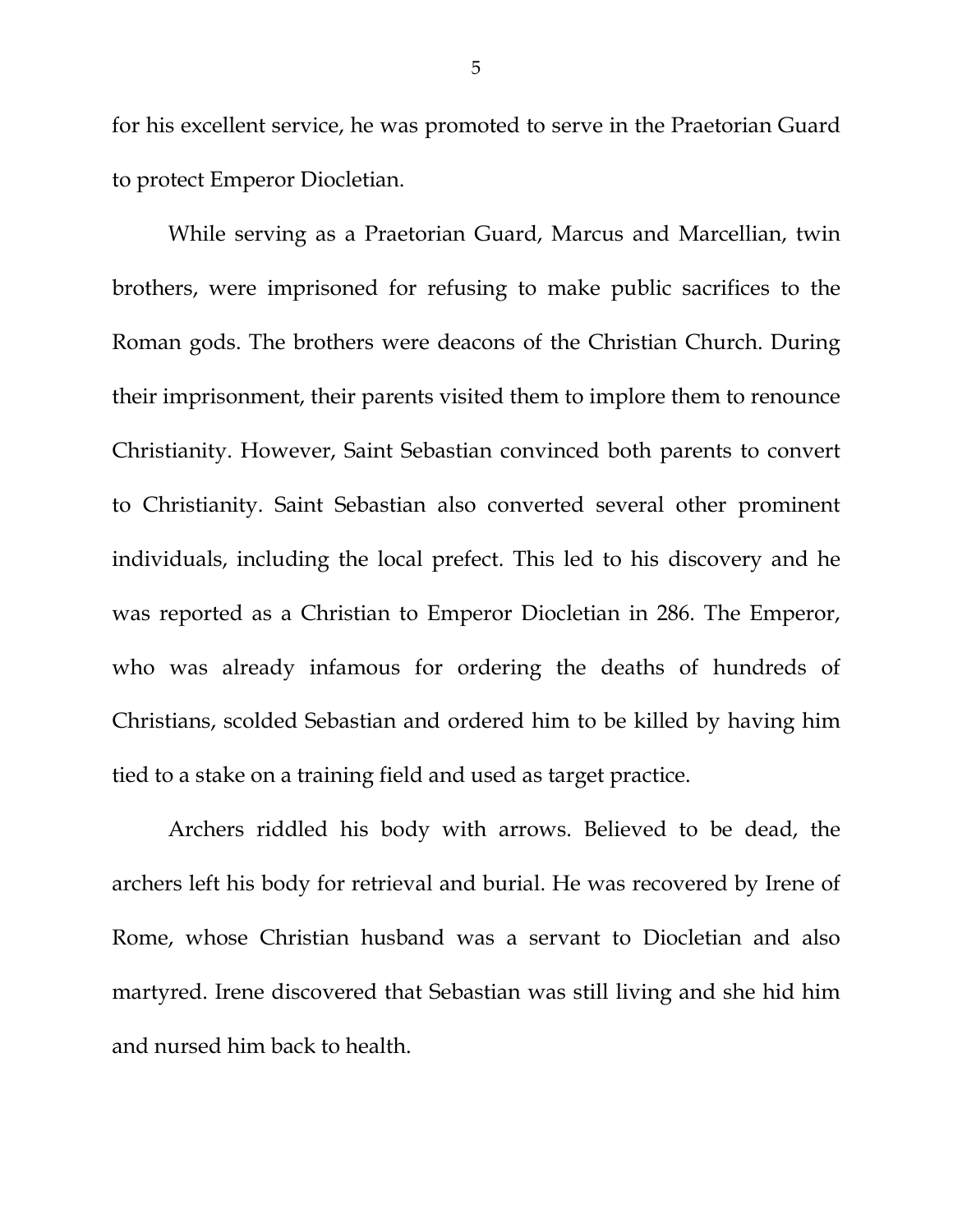Once well, Sebastian went in search of Diocletian to surprise him. He managed to catch Diocletian by a stairwell and proceeded to criticize him loudly and publically for his persecution of the Christians. Diocletian, surprised that Sebastian was still alive, was immediately taken aback, but recovered his composure. This time, he would not permit Sebastian to escape with his life. He ordered his former guard to be beaten to death with clubs, then thrown into the sewers. His body was recovered by a Christian woman, named Lucina, and she secretly buried him in the catacombs beneath Rome. Nearly 80 years after his death, around 367, his remains were moved to a basilica in Rome, built by Pope Damasus I. In artwork, Saint Sebastian is depicted with arrows shot into his body, often tied to a post or a tree.<sup>[2](#page-8-1)</sup>

The martyrdom of Saint Sebastian demonstrates his total dedication to follow Jesus' commandment to love one another as Christ has loved us, even to the point of shedding his blood for the faith. By imitating his example even by our small sacrifices and mortifications of everyday life, it is then that we open ourselves to the grace of the Holy Spirit to follow Christ as His disciples in today's world.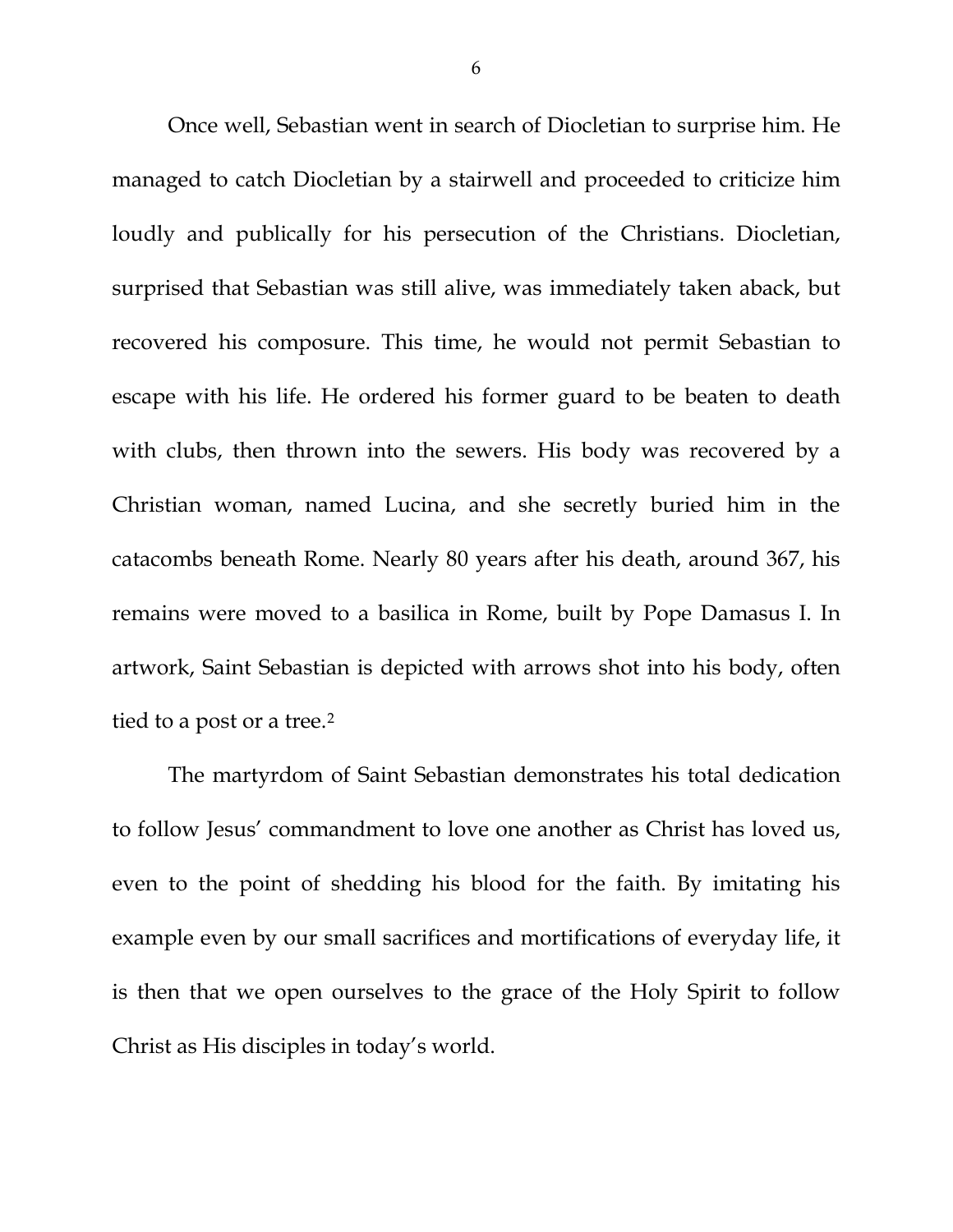I would venture to say that there are many people in your lives who have served as models of discipleship as you have grown up. It is very likely that your parents, your first teachers, have sought to follow the direction of the Holy Spirit in loving and guiding you throughout the course of your life. Additionally, your coaches, teachers, priests and others entrusted with your care and development have helped you to achieve not only athletic accomplishments, but also to grow in virtue, integrity and faith.

Just as in the time of Saint Sebastian, world around us does not always follow the call of our Lord to be His disciples. In fact, there will be many voices around you that will encourage you to follow a way of life that promotes one's self over the good of others and entices you to indulge your personal pleasures over focusing on the happiness that comes from having a right relationship with God, which leads to the goal of eternal life in Heaven.

The teachings and practices of our Catholic faith give us the tools necessary to distinguish between the many voices calling out for you to follow. This formation in your faith, if used properly, will assist you in discerning the path to take in the many situations you will experience and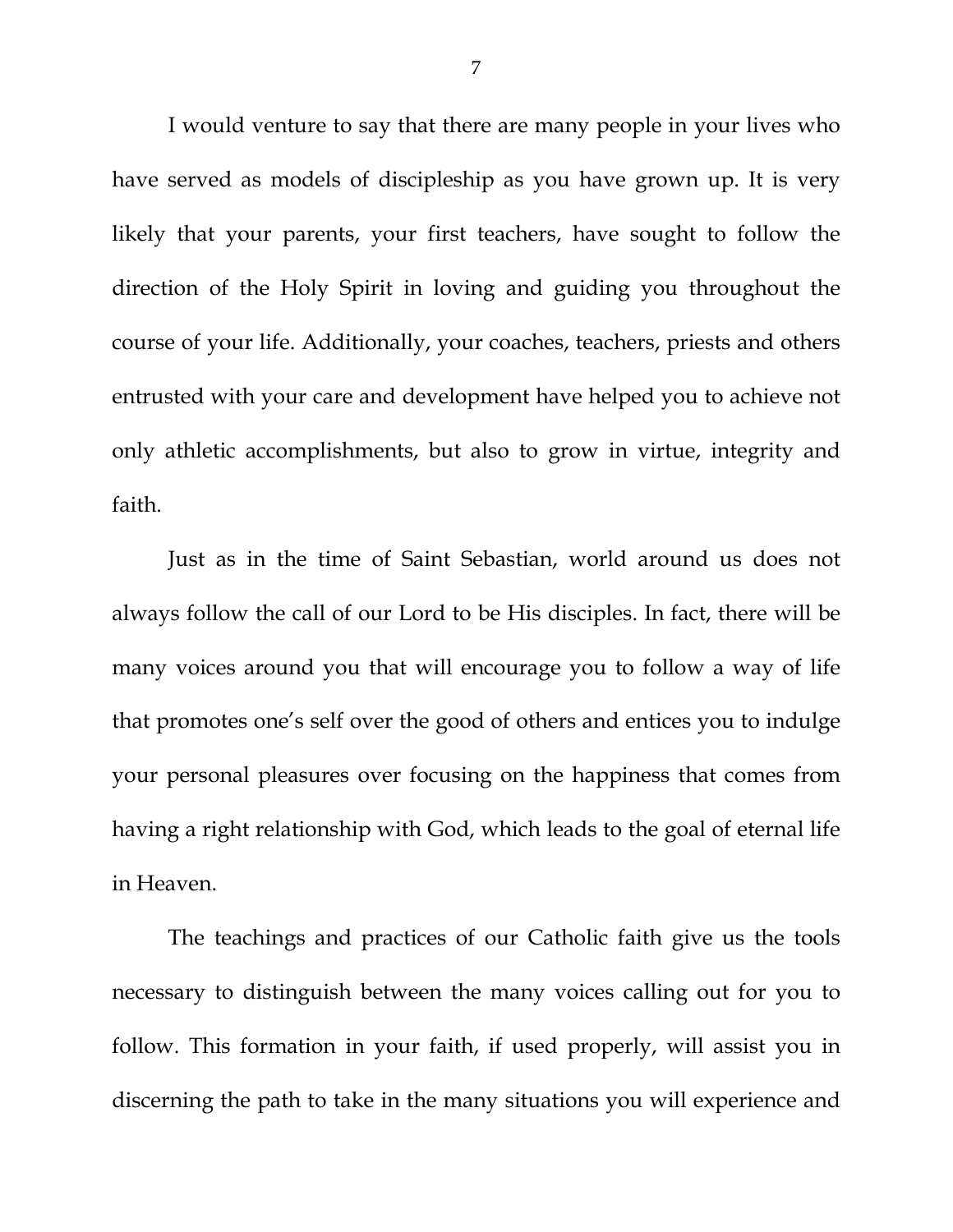the decisions you will make in the years ahead. By living your life according to the teachings of our Lord, using the talents given to you by God our Creator, and utilizing the gifts of the Holy Spirit in all that you think and say and do, you will come to experience what Christ promises when He says: "I came so that they might have life and have it more abundantly" (John 10:10).

This abundance of life that Christ promises is one that far exceeds anything this world may offer to you. Even though you may find fleeting pleasure in worldly things, they are just that, fleeting; they will not last. Whereas the peace and joy and love that comes from following our Lord will far exceed the things of this world and will remain for eternity in Heaven, the only goal which really matters for us as Christians.

As those of you who have heard me preach before, I have made it my custom to sing a song in my homily at Confirmation Masses and other special occasions. Our Sports Faith Hall of Fame Induction Mass is certainly a special occasion that calls for a song. Over the years I have used a number of Linkin Park songs because I thought they effectively captured and expressed the pain experienced by so many people, especially